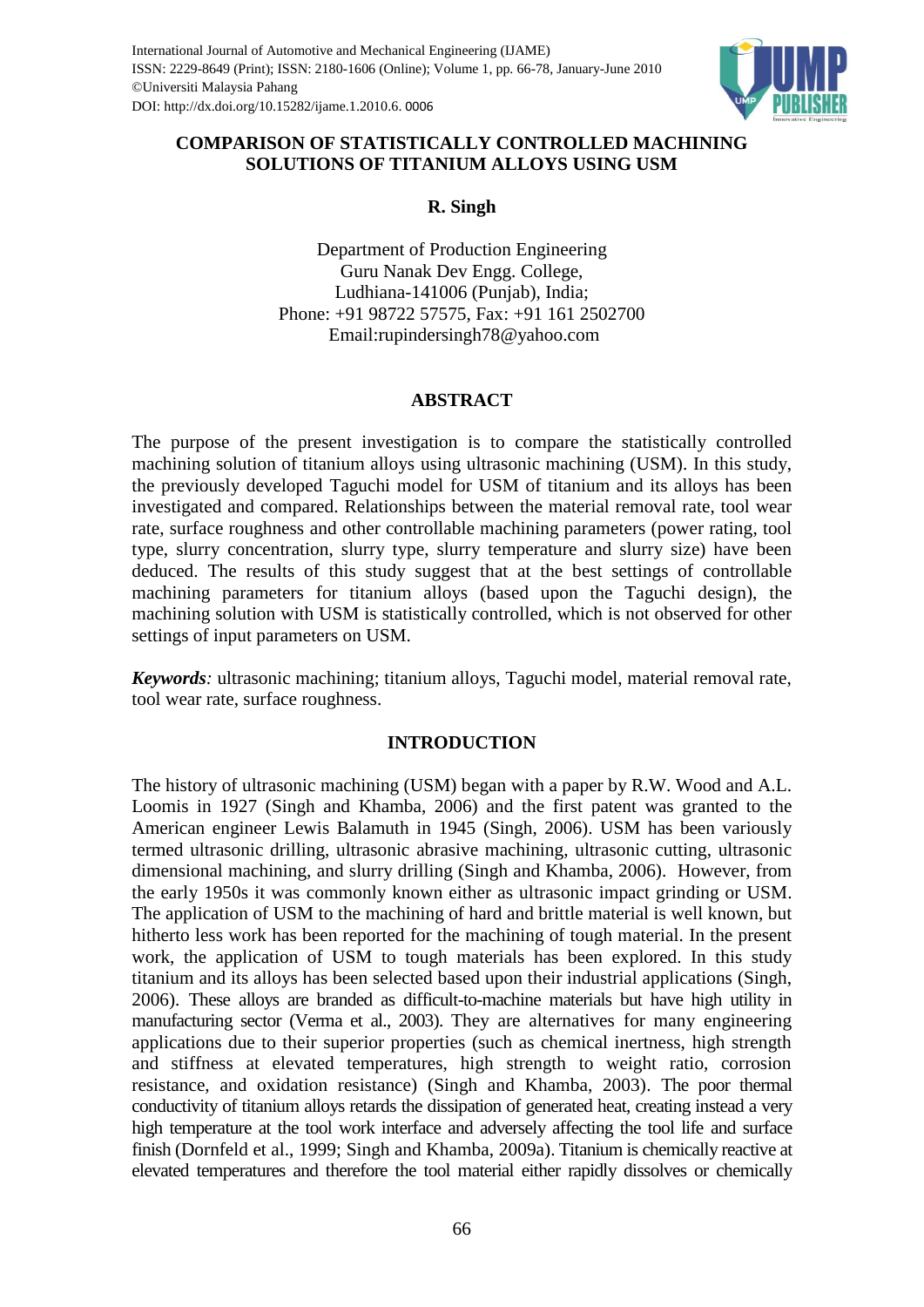reacts during the traditional machining process, resulting in chipping, premature tool failure and poor surface finish (Verma et al., 2003). These properties also make titanium and its alloys difficult to machine into a precise size and shape (Singh and Khamba, 2004). As a result, their widespread applications have been hindered by the high cost of machining with current technology (Singh, 2006). So the conventional machining processes are unable to provide good machining characteristics to titanium alloys (Dornfeld, 1999). Therefore, there is a crucial need for reliable and cost-effective machining processes for titanium and its alloys (Singh and Khamba, 2007a). One of the cost-effective machining methods for titanium and its alloys is the electric discharge machining process (EDM) (Singh and Khamba, 2006). The material removal rate (MRR) is quite high using this process, however surface finish and dimensional accuracy are problematic (Benedict, 1987, Singh and Khamba, 2009a).

Now days another non-conventional machining process, USM has been successfully applied to the machining of titanium and its alloys (Thoe et al., 1998, Singh and Khamba, 2007b). But the volume of material removal in this process is quite less (Singh and Khamba, 2008). For stationary USM, an approach to model MRR, tool wear rate (TWR) and surface roughness (SR) has been proposed and applied for titanium and its alloys (Singh and Khamba, 2007b). In this Taguchi-based model for stationary USM, the macro modelling concept has been used. In a macro-model, the need to write a mathematical equation for developing relationships is bypassed (Singh and Khamba, 2009b, Taguchi and Konishi, 1987). The model developed is mechanistic in the sense that these parameters can be observed experimentally from a few experiments for a particular material and then used in the prediction of MRR, TWR and SR over a wide range of process parameters (Singh and Khamba, 2009b). This has been demonstrated for titanium and its alloys, where very good predictions have been obtained using an estimate of multi parameters. On the basis of this model, the relationships between the MRR, TWR, SR and the controlling machining parameters have been studied. These relationships agree well with the trends observed in experimental observations made by other investigators (Singh and Khamba, 2009a, Singh and Khamba, 2009b, Kumar et al., 2008, Kumar and Khamba, 2008). This model has been applied to predicting the MRR, TWR and SR for pure titanium, (ASTM Gr.2) and titanium alloy, (ASTM Gr.5). In this study the effect of six controllable parameters (tool material, slurry type, slurry concentration, grit size, slurry temperature, and power density) were examined, with titanium work piece as noise factor. Tables 1 and 2 illustrate the chemical composition of pure titanium, (ASTM Gr.2) and titanium alloy, (ASTM Gr.5) (Singh, 2006).

|       |                          |  | HΆ   |                |
|-------|--------------------------|--|------|----------------|
| 0.006 | $0.0007$ $0.014$ $0.140$ |  | 0.05 | <b>Balance</b> |

Table 1: Chemical analysis of pure Titanium (ASTM Gr.2)

Table 2: Chemical analysis of Titanium alloy (ASTM Gr.5)

|       |        |       |       | Al   |      | НР   | TC:            |
|-------|--------|-------|-------|------|------|------|----------------|
| 0.019 | 0.0011 | 0.007 | 0.138 | 6.2. | 4.04 | 0.05 | <b>Balance</b> |

Figure 1 shows the mechanism of tool wear in USM. The USM machine tool used for study was of 500 W capacity, which consists of an ultrasonic spindle kit, a constant pressure feed system and a slurry flow system (Singh, 2006). The ultrasonic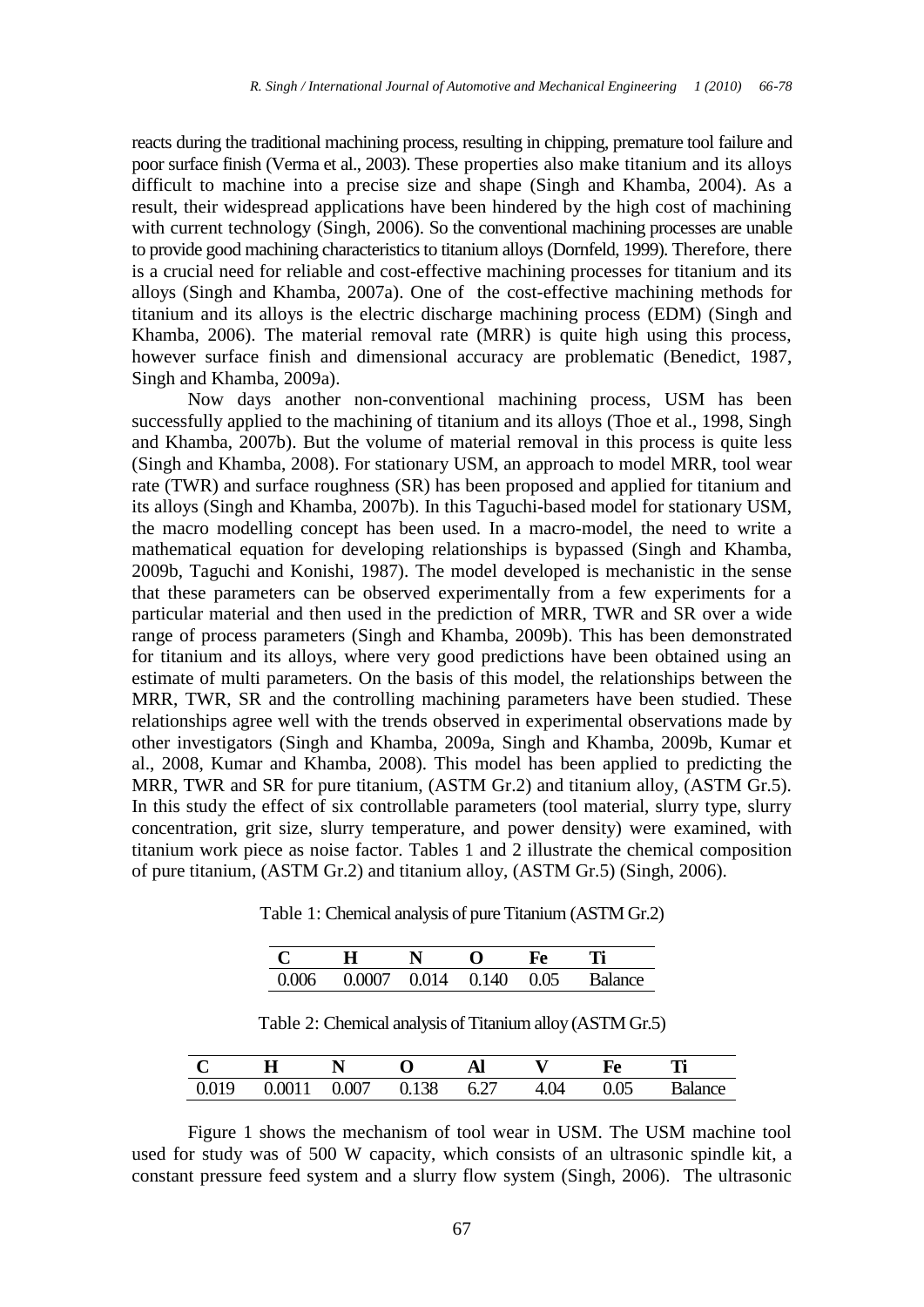spindle kit comprises an ultrasonic spindle, mounted with cylindrical horn of  $\phi$ 25.4 mm, a power supply unit. The power supply converts 50 Hz electrical supply to high frequency 20 kHz AC output (Singh and Khamba, 2006). This was fed to the piezoelectric transducer located in the spindle. The transducer converts the electrical input into mechanical vibrations. The amplitude of vibrations was fixed in range of 0.0253- 0.0258 mm with a frequency of 20 kHz +/- 200 Hz. The static load for the feed rate was fixed at 1.636 kg and the slurry flow rate at 26.4 L/min. The replaceable tools used for machining were solid tools made by silver brazing, having same area of cross-section, that is, Ø5 mm. For this model, an L18 orthogonal array of Taguchi design (Phadke, 1989) was used to study the relationship between MRR, TWR, SR and the controllable machining parameters.



Figure 1: USM tool wear mechanisms (Singh and Khamba, 2006)

There are four sections in this paper. Following this Introduction, the design of experiment section describes the design of the experiments. In the third section, observations have been made to investigate whether the USM process for machining of titanium alloys is under statistical control as regards to MRR, TWR and SR is concerned. Conclusions are drawn in the last section, followed by references.

### **DESIGN OF EXPERIMENTS**

The study presented in this paper is concerned primarily with obtaining the optimum system configuration with minimum expenditure of experimental resources. Table 3 shows different control variables and their levels. The best settings of the control factors were determined through experiments. For the analysis rd Expert  $TM$  software was used. The output parameter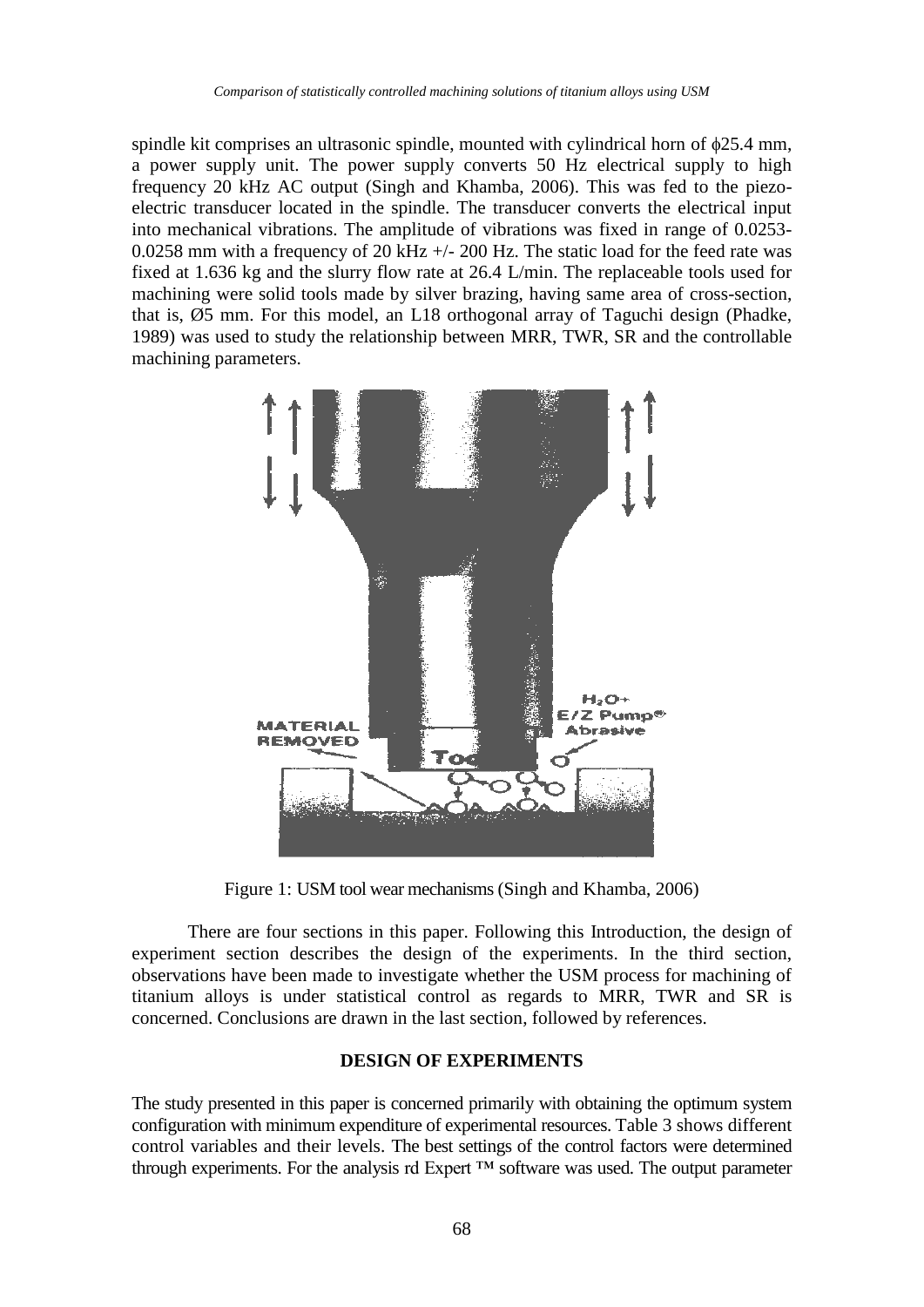studied as response variables for analysis is shown in Table 4. The control log for experimentation is shown in Table 5.

| N <sub>0</sub> | <b>Control</b> | <b>Levels of Control variables</b> |                  |                  |                |      |     |     |
|----------------|----------------|------------------------------------|------------------|------------------|----------------|------|-----|-----|
|                | variables      |                                    | $\mathbf{L}$ . 1 | $\mathbf{L}$ . 2 | L <sub>3</sub> | I. 4 | L 5 | L 6 |
|                | Tool           | 6                                  | <b>SS</b>        | <b>HSS</b>       | <b>HCS</b>     | WС   | Di  | Ti  |
| B              | Slurry conc.   |                                    | 15%              | 20%              | 25%            |      |     |     |
|                | Slurry type    |                                    | $B_4C$           | $Si_4C$          | $Al_2O_3$      |      |     |     |
|                | Slurry temp.   |                                    | $10^{\circ}$ C   | $27^{\circ}$ C   | $60^{\circ}$ C |      |     |     |
| E              | Power rating   |                                    | 150 W            | 300 W            | 450 W          |      |     |     |
| F              | Slurry size    |                                    | 220              | 320              | 500            |      |     |     |

Table 3: Control variables and their levels

Table 4: Response variable (output parameter) (Singh and Khamba, 2007b)

| Response No.   | <b>Response 1</b> | <b>Response 2</b> | <b>Response 3</b> |
|----------------|-------------------|-------------------|-------------------|
| Response name  | MRR               | TWR               | S.R.              |
| Response units | gm/min            | gm/min            | um                |
| Response type  | Continuous        | Continuous        | Continuous        |

| Exp. No.       | A          | B   | $\mathbf C$       | D              | E     | $\mathbf F$ |
|----------------|------------|-----|-------------------|----------------|-------|-------------|
| 1              | <b>SS</b>  | 15% | $B_4C$            | $10^{\circ}$ C | 150 W | 220         |
| $\overline{2}$ | <b>SS</b>  | 20% | $Si_4C$           | $27^{\circ}$ C | 300 W | 320         |
| 3              | <b>SS</b>  | 25% | $Al_2O_3$         | $60^{\circ}$ C | 450 W | 500         |
| $\overline{4}$ | <b>HSS</b> | 15% | $B_4C$            | $27^{\circ}$ C | 300 W | 500         |
| 5              | <b>HSS</b> | 20% | $Si_4C$           | $60^{\circ}$ C | 450 W | 220         |
| 6              | <b>HSS</b> | 25% | $Al_2O_3$         | $10^{\circ}$ C | 150 W | 320         |
|                | <b>HCS</b> | 15% | $Si_4C$           | $10^{\circ}$ C | 450 W | 320         |
| 8              | <b>HCS</b> | 20% | $Al_2O_3$         | $27^{\circ}$ C | 150 W | 500         |
| 9              | <b>HCS</b> | 25% | $B_4C$            | $60^{\circ}$ C | 300 W | 220         |
| 10             | <b>WC</b>  | 15% | $Al_2O_3$         | $60^{\circ}$ C | 300 W | 320         |
| 11             | <b>WC</b>  | 20% | $B_4C$            | $10^{\circ}$ C | 450 W | 500         |
| 12             | WC         | 25% | Si <sub>4</sub> C | $27^{\circ}$ C | 150 W | 220         |
| 13             | Di         | 15% | Si <sub>4</sub> C | $60^{\circ}$ C | 150 W | 500         |
| 14             | Di         | 20% | $Al_2O_3$         | $10^{\circ}$ C | 300 W | 220         |
| 15             | Di         | 25% | $B_4C$            | $27^{\circ}$ C | 450 W | 320         |
| 16             | Ti         | 15% | $Al_2O_3$         | $27^{\circ}$ C | 450 W | 220         |
| 17             | Ti         | 20% | $B_4C$            | $60^{\circ}$ C | 150 W | 320         |
| 18             | Ti         | 25% | $Si_4C$           | $10^{\circ}$ C | 300 W | 500         |

Table 5: Control log for experimentation

For analysis of MRR, TWR, and SR, the signal to noise ratio (S/N) at different input parameters has been calculated (Figures 2–4). The ideal function selected here is nominally the best type. The best settings of USM for MRR are obtained using the SS tool, 450 Wpower rating with boron carbide slurry. This may be because the SS tool yields a better tool–work combination as regards to work-hardening: its higher power rating (450 W) imparts a higher momentum to the abrasive particles, and boron-carbide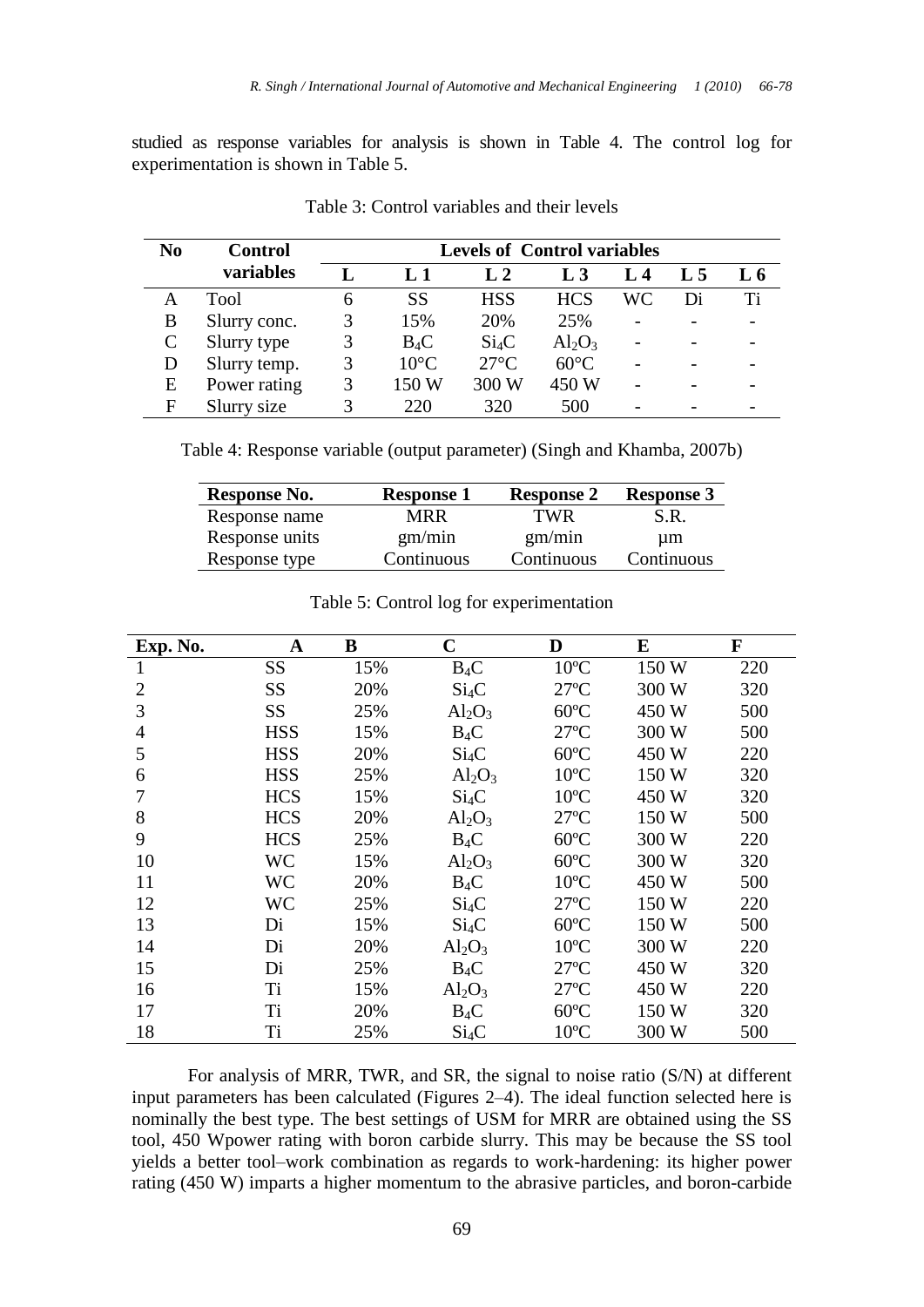slurry is the hardest among the three slurries (Singh and Khamba, 2007b). As regards to TWR, the best settings of USM are obtained at 450 W power rating, with SS tool and 500 grit-size slurry. This may be explained on the basis that the ideal function selected was nominally the best type, so the SS tool and 450 W power rating ought to come. Also, the higher grit size (500 grit) must result in less TWR (Singh and Khamba, 2007b, Singh and Khamba, 2009b). For SR, slurry temperature is the most important, followed by slurry concentration and type of tool. Best settings are obtained at  $25 \degree C$  at  $25\%$ concentration with SS tool. The selection of temperature and concentration setting may be explained on the basis that at this temperature and concentration neither sticking (because of freezing of slurry) nor evaporation took place, resulting in the maximum number of abrasive particles contributing in material removal mechanisms. The choice of SS tool is because of the selection of the ideal function as nominally the best type. Figures 5–7 show 'pie-charts' to understand the percentage contribution of each factor effect for MRR, TWR and SR. Based upon the proposed model for machining characteristics of titanium and its alloys using USM process, verification experiments were conducted under the optimum conditions and starting conditions of input parameters. The data agrees very well with the predictions about the improvement in the S/N ratios and the deposition rate. Comparison of MRR, TWR and SR results obtained shows improvement by 52%, 7%, and 32%, respectively, even without introducing any other input. The present results are valid for the 90%–95% confidence interval.

A: Tool, B: Slurry conc., C: Slurry type, D: Slurry temp., E: Power rating, F: Slurry size



Figure 2: S/N responses of MRR vs input parameters (Singh and Khamba, 2007b)



Figure 3: S/N responses of TWR vs input parameters (Singh and Khamba, 2007b)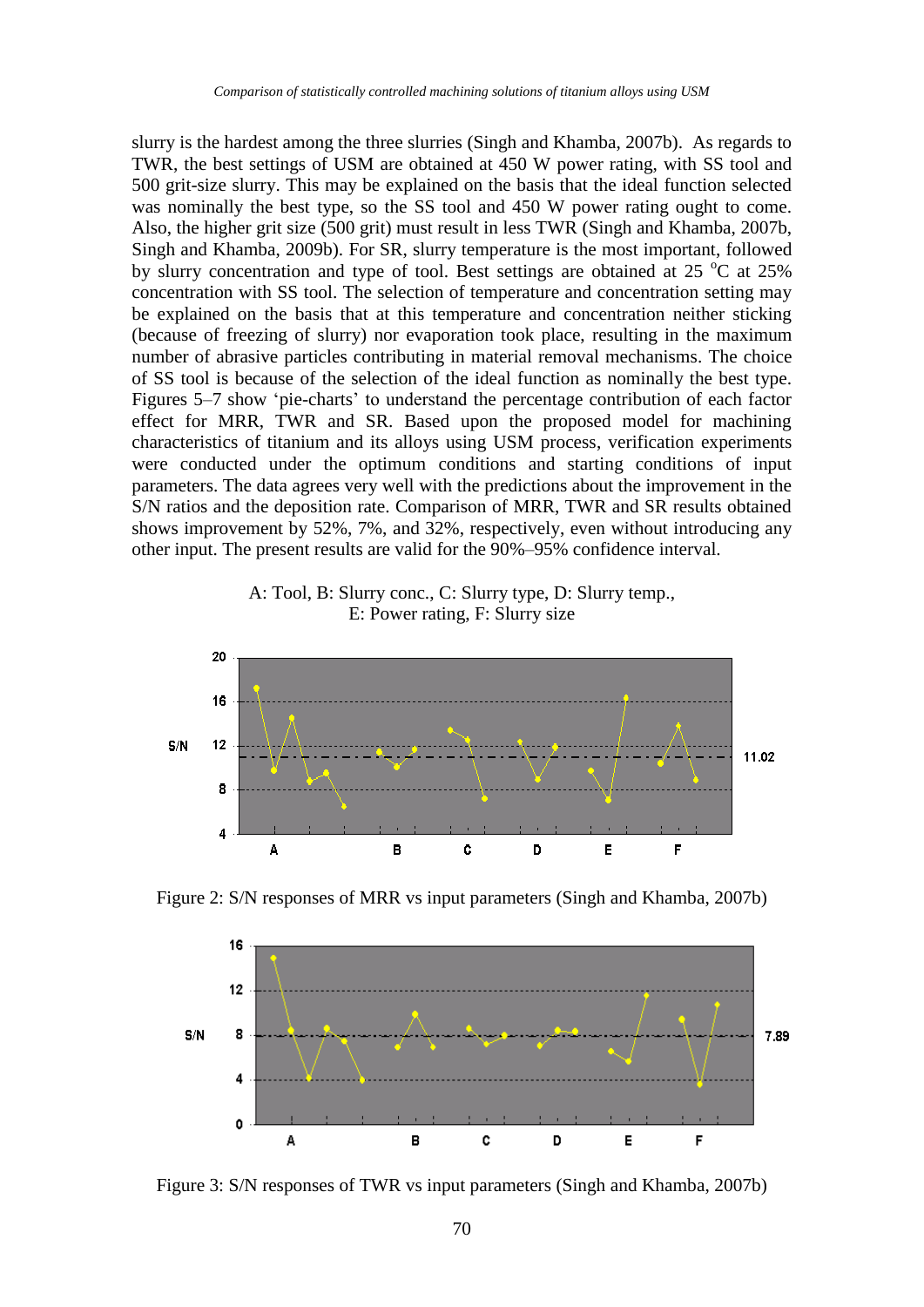

Figure 4: S/N responses of SR vs input parameters (Singh and Khamba, 2007b)



Figure 5: Pie chart of MRR (S/N) (Singh and Khamba, 2007b)



Figure 6: Pie chart of tool wear rate (S/N) (Singh and Khamba, 2007b)

The optimal results for MRR are obtained with SS tool at 450 W power rating with boron carbide slurry. The optimal results for TWR are obtained with SS tool at 450 W power rating and 500 grit size. The optimal results for SR are obtained at 25  $^{\circ}$ C temperature, with 25% concentration using SS tool.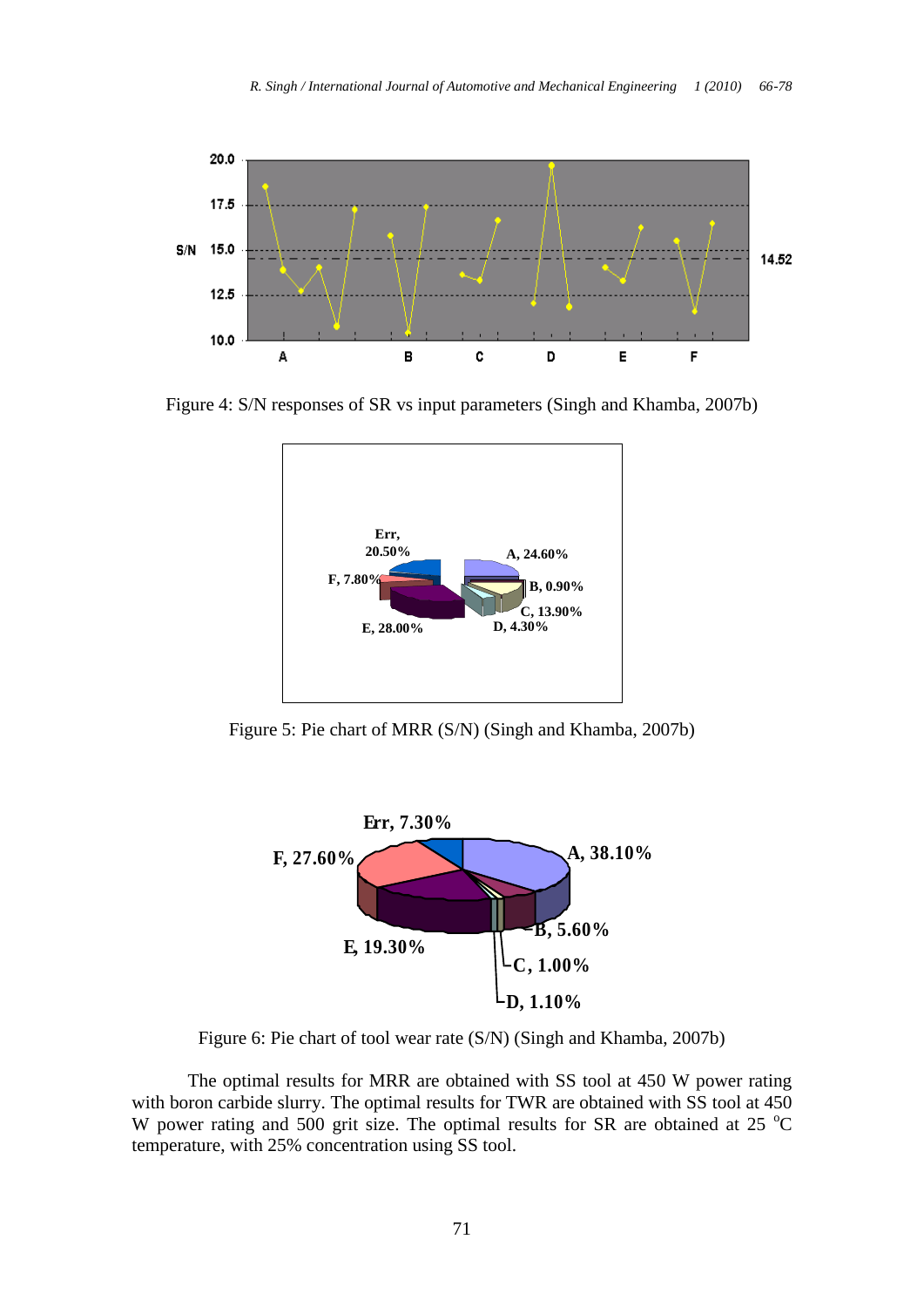

Figure 7: Pie chart of SR (S/N) (Singh and Khamba, 2007b)

#### **STATISTICAL ANALYSIS**

To understand whether the process (based on the Taguchi design model) is statistically controlled, 18 samples {6 samples  $\times$  3 (for each case of MRR/TWR/SR) = 18} of titanium alloy work pieces were machined at the best settings of the input parameters for MRR (using SS tool at 450 W power rating with boron carbide slurry), TWR (using SS tool at 450 W power rating and 500 grit size), and SR (at  $25^{\circ}$ C slurry temperature, 25% concentration with SS tool) with USM. After calculation of MRR, TWR, and SR, the values obtained are shown in Table 6. Based upon the observations in Table 6, the run chart for calculated values of MRR, TWR and SR was developed (Figures 8–10). Now if the mean and standard deviation of a population that has the normal distribution is  $\mu$  and  $\sigma$  respectively then for variable data X the standard normal deviate Z is defined as (Devor et al., 2005):

$$
Z = \frac{X_i - \mu}{\sigma} \tag{1}
$$

where:  $X_i$  is the variable data obtained,  $\mu$  is the mean of data and  $\sigma$  is the standard deviation.

|                    | <b>Observations</b> | <b>Observations</b> | <b>Observations</b> | Above or below | $Up \text{ or }$ |
|--------------------|---------------------|---------------------|---------------------|----------------|------------------|
| $\overline{S}$     | <b>MRR</b>          | $TWR$ (gm/min))     | $SR \, (\mu m)$     | <b>MEAN</b>    | Down             |
| $\dot{\mathbf{z}}$ | (gm/min)            |                     |                     |                |                  |
|                    | 0.00500             | 0.00894             | 0.31                | B              |                  |
| 2                  | 0.00498             | 0.00893             | 0.29                | B              | D                |
| 3                  | 0.00499             | 0.00895             | 0.30                | B              | U                |
| 4                  | 0.00502             | 0.00898             | 0.32                | A              | U                |
| 5                  | 0.00503             | 0.00899             | 0.33                | A              | U                |
| 6                  | 0.00509             | 0.00900             | 0.34                | A              | U                |
| Mean               | 0.00501             | 0.008965            | 0.315               | $RUN=1$        | U and            |
|                    |                     |                     |                     |                | $D=1$            |

Table 6: MRR, TWR and SR value at best settings of input parameters for USM

A=above the mean, B=below the mean, U=up from previous reading, D=down from previous reading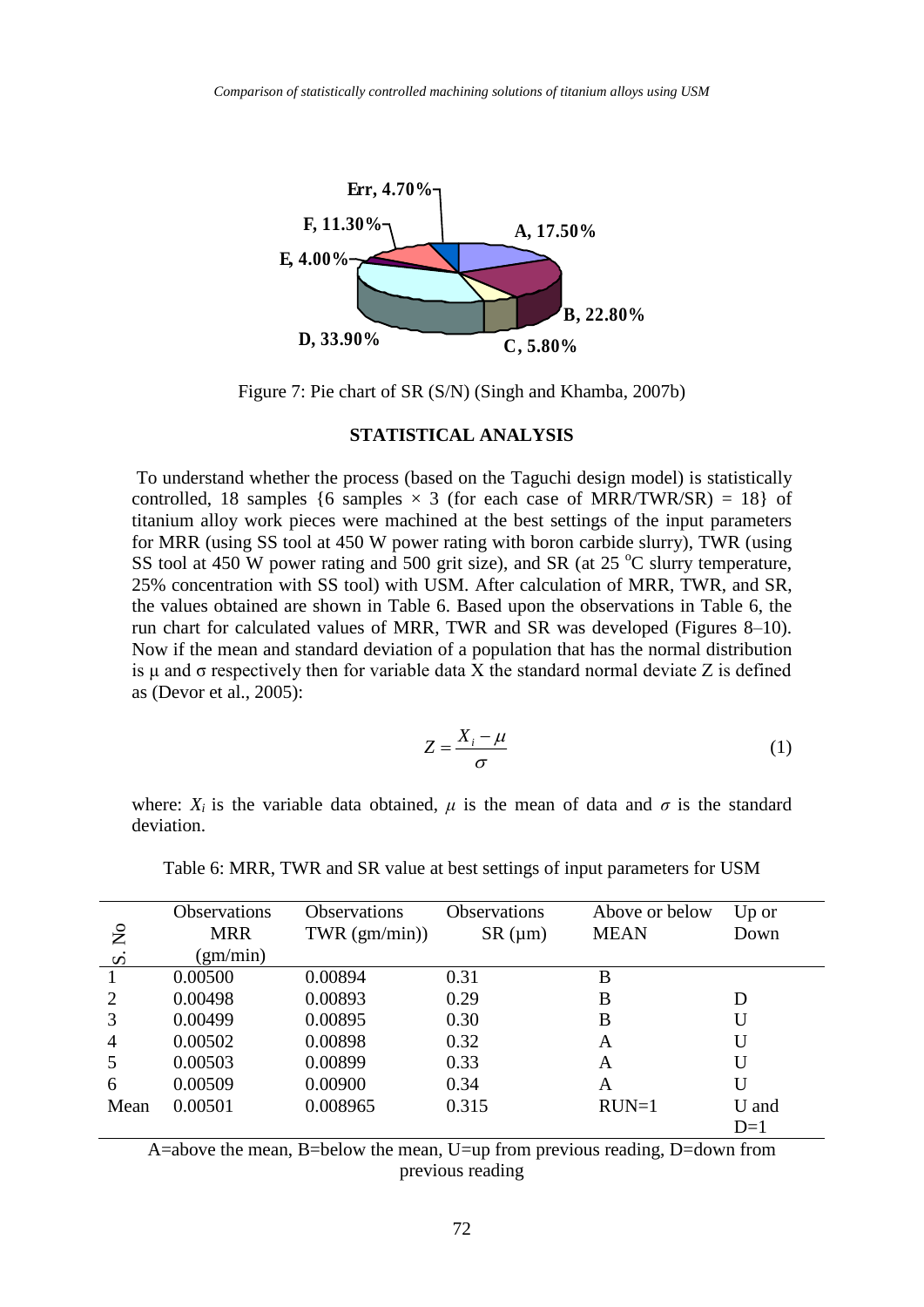

Figure 8: Run chart for calculated values of MRR



Figure 9: Run chart for calculated values of TWR



Figure 10: Run chart for calculated values of SR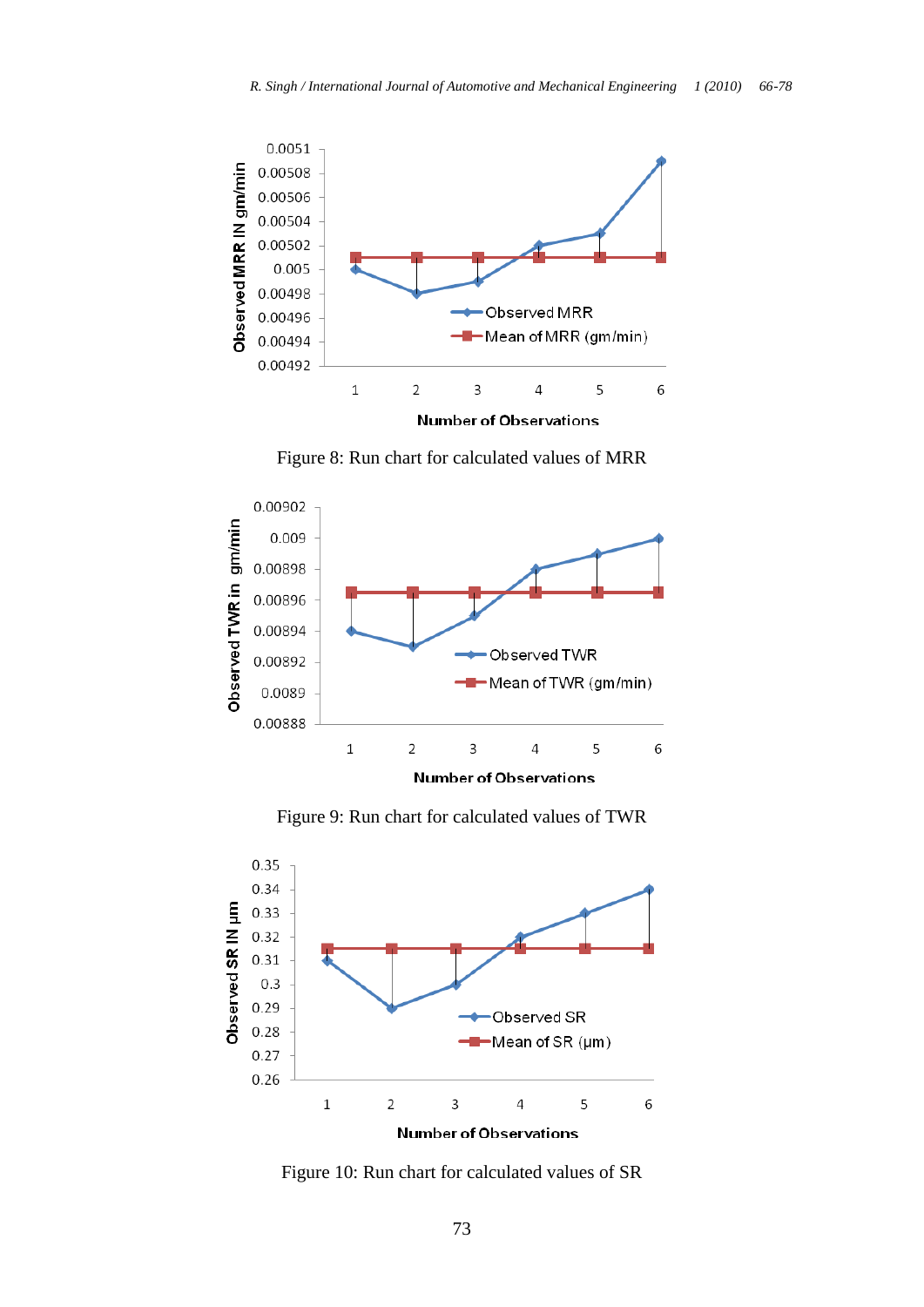### *Calculation for Z (standard normal deviate) above and below:*

$$
E(\text{run})_{AB} = \left(\frac{N}{2} + 1\right) \tag{2}
$$

Where  $N$  is the number of observations and  $E(run)_{AB}$  is the expected number of runs above and below

$$
E(\text{run})_{AB} = \left(\frac{6}{2} + 1\right) = 4\tag{3}
$$

$$
\sigma_{AB} = \sqrt{N - \frac{1}{4}}\tag{4}
$$

Where  $\sigma_{AB}$  is the standard deviation of above and below

$$
\sigma_{AB} = \sqrt{6 - \frac{1}{4}} = 1.118\tag{5}
$$

$$
Z_{AB} = \left[\text{RUN}_{AB} - E(\text{run})_{AB}\right] / \sigma_{AB} \tag{6}
$$

Where RUNAB is the actual number of runs obtained above and below

$$
Z_{AB} = \frac{(1-4)}{1.118} = -2.6834\tag{7}
$$

$$
|Z_{AB}| = 2.6834 \tag{8}
$$

$$
E(\text{run})_{UD} = 2 \times N - \frac{1}{3} = 3.667
$$
 (9)

Where N is the number of observations and E ( $run)$ <sub>UD</sub> is the expected number of runs up and down.

$$
E(\text{run})_{UD} = 2 \times 6 - \frac{1}{3} = 3.667
$$
 (10)

$$
\sigma_{UD} = \sqrt{16 \times N - 29 \times 90} \tag{11}
$$

Where  $\sigma_{UD}$  is the standard deviation for up and down

$$
\sigma_{UD} = \sqrt{16 \times 6 - 29 \times 90} \tag{12}
$$

$$
\sigma_{\text{UD}} = 0.8628\tag{13}
$$

$$
Z_{UD} = \{RUN_{UD} . E(run)_{UD}\} / \sigma_{UD} \tag{14}
$$

$$
Z_{UD} = (1-3.667)/0.8628\tag{15}
$$

$$
Z_{UD} = -3.091\tag{16}
$$

 $|Z_{\text{UD}}| = 3.091$  (17)

The critical value of Z is obtained by using Microsoft Excel software.

$$
Z_{crit} = NORMSINV (1 - \alpha/2)
$$
 (18)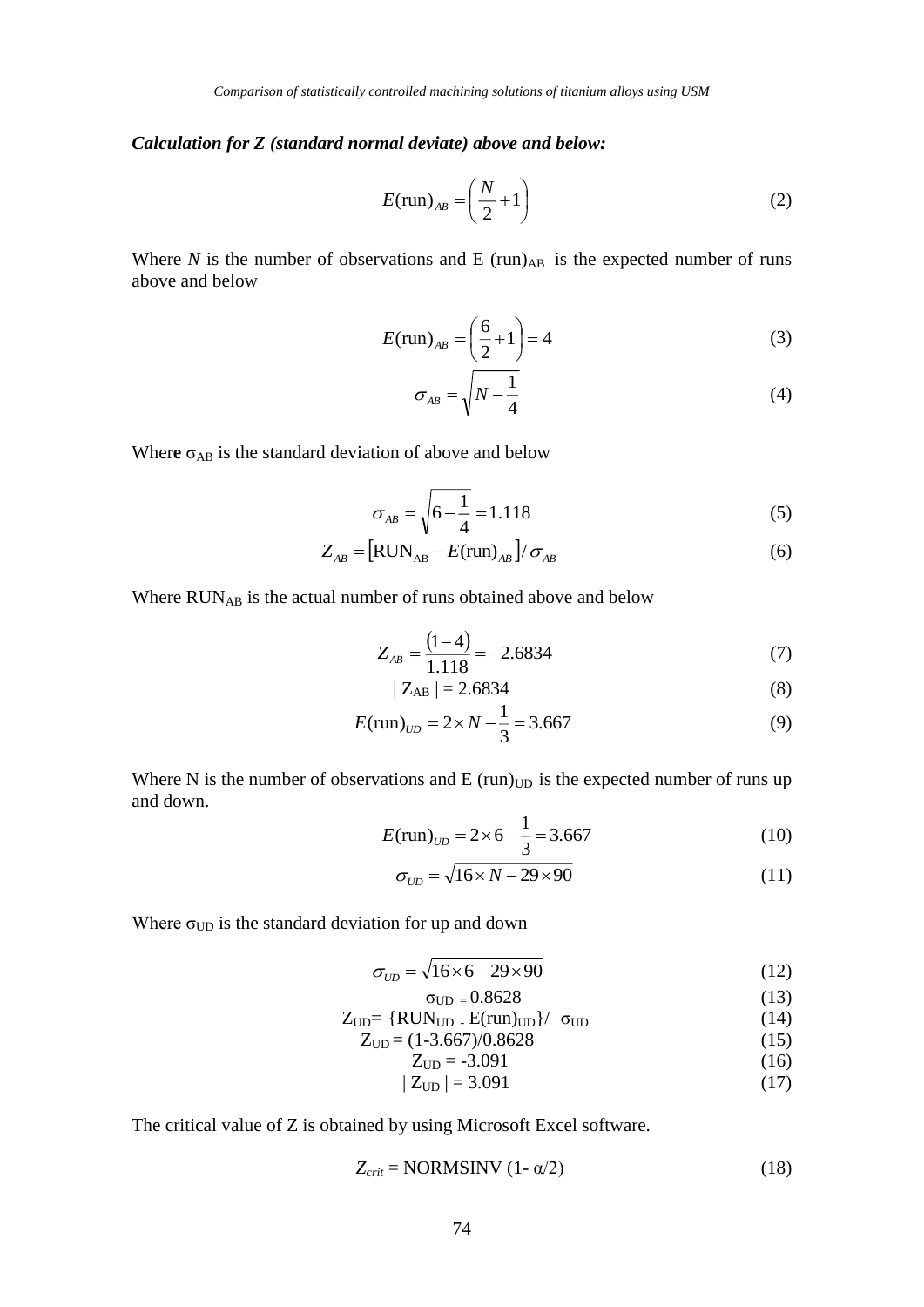Normally decision making is done with a certain margin of error ' $\alpha$ ' and taken as equal to 0.05, that is, that there can be 5% chances of arriving at a wrong conclusion.

Therefore, 
$$
Z_{crit} = 1.959963
$$
 (19)

Now for decision making:

If  $|Z_{AB}| > Z_{crit}$  OR /and  $|Z_{UD}| > Z_{crit}$ , then a non-random pattern exists.

In the present case,  $|Z_{AB}|$  and  $|Z_{UD}|$  are  $\geq Z_{crit}$ , which indicates the existence of a non random pattern. Now the exercise of predicting various statistical properties or drawing conclusions should not be undertaken unless the normality of distribution has been verified. Even if one has a large data, superimposing of normal curve on the histogram it is more difficult task than may be imagined. For a histogram, one requires a minimum of 50 observations, however the more the better and for assessing whether the underlying distribution is normal or not it becomes more difficult when the number of observations is fewer. For cumulative probability plot (*Pi*):

$$
Pi = \frac{S.N - 0.5}{N} \tag{20}
$$

where *S.N* is the serial number of the data observation arranged in ascending order, and *N* is the total number of observations in the data set. If the standard normal deviate follows the normal distribution that has mean  $\mu = 0$  and standard deviation  $\sigma = 1$ , then

$$
f(Z) = \frac{1}{\sqrt{2\pi e^{\frac{Z^2}{2}}}}
$$
(21)

Equation 21 follows the normal probability curve and any data close to it also follows normal probability curve. The values of the standard normal deviates were calculated using cumulative probability and the dimensional values were arranged in ascending order as shown in Table 7. Based on Table 7, a normal probability curve was drawn to predict the probability as shown in Figures 11–13. As observed in Figure 5, the aforesaid data follows a non random pattern and is under the normal probability curve. So, there are very strong chances that the process is under statistical control however X-bar chart and R-bar chart cannot be drawn due to the small number of observational data points.

Table 7: Standard normal deviates and response variable (MRR, TWR, SR) in ascending order

| S.             | Pi           | Z                | <b>MRR</b> value | <b>TWR</b> value | <b>SR</b> value |
|----------------|--------------|------------------|------------------|------------------|-----------------|
| N <sub>0</sub> | (Cumulative  | (Standard normal | in gm/min        | in gm/min        | in um           |
|                | Probability) | deviate)         |                  |                  |                 |
|                | 0.08333      | $-1.38299$       | 0.00498          | 0.00893          | 0.29            |
| 2              | 0.25         | $-0.67449$       | 0.00499          | 0.00894          | 0.30            |
| 3              | 0.416667     | $-0.21043$       | 0.00500          | 0.00895          | 0.31            |
| $\overline{4}$ | 0.58333      | 0.21043          | 0.00502          | 0.00898          | 0.32            |
|                | 0.75         | 0.67449          | 0.00503          | 0.00899          | 0.33            |
| 6              | 0.91667      | 1.382994         | 0.00509          | 0.00900          | 0.34            |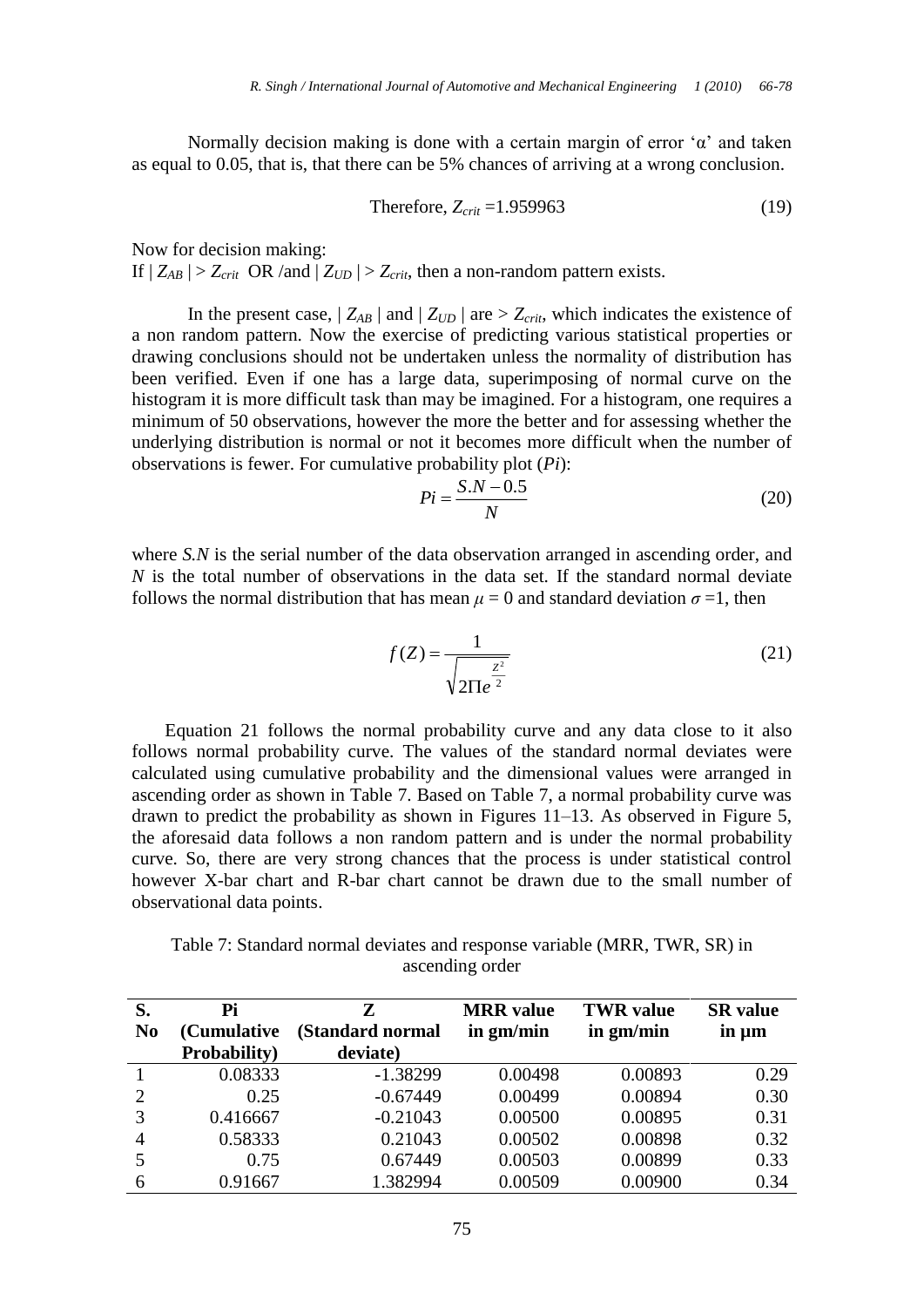

Figure 11: Normal probability curve (at best settings of USM for MRR)



Figure 12: Normal probability curve (at best settings of USM for TWR)



Figure 13: Normal probability curve (at best settings of USM for SR)

Now, again, to understand whether the process is statistically controlled (at other settings of control variables on USM for MRR, TWR and SR) eighteen more samples of titanium alloy pieces were machined based on Table 5. Further run charts of the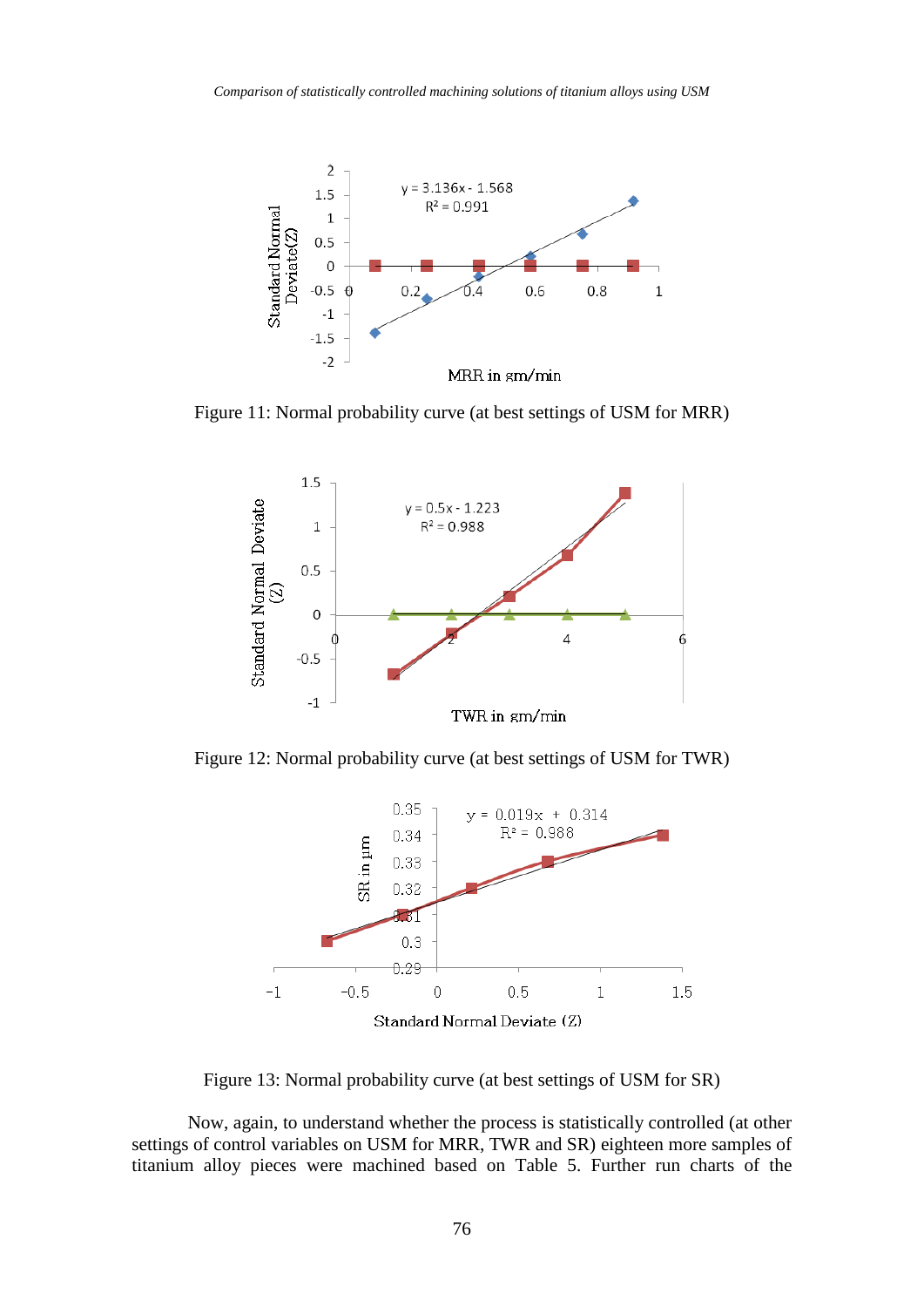measured values were developed for eighteen sets of experiments corresponding to MRR, TWR and SR. Also the values of the standard normal deviates were calculated using cumulative probability and were arranged in ascending order. For these eighteen sets of observations,  $|Z_{AB}|$  and  $|Z_{UD}|$  are  $\lt Z_{crit}$  indicating the existence of a random pattern. So, there are very strong chances that the process is not under statistical control at these settings of the control parameters.

## **CONCLUSIONS**

The following conclusions may be drawn:

- a) As regards to MRR, power rating and type of tool are important factors followed by slurry type.
- b) The type of tool and power rating are important factors followed by grit size of the slurry for TWR.
- c) The slurry temperature is the most important followed by slurry concentration and type of tool for SR.
- d) The model developed shows a close relationship between the experimental observations made otherwise.
- e) The adopted procedure is better as a proof of the proposed Taguchi based model and for USM of other grades of titanium alloys, for which the cost of machining is high.
- f) Strong possibilities are observed for the process under statistical control as regard to MRR, TWR and SR is concerned at best settings of input parameters for USM of titanium and its alloys, which is not observed for all other settings of input parameters.

## **ACKNOWLEDGEMENTS**

The author would like to thank Dr. J. S. Khamba, Prof. Mech. Eng. Punjabi Univ. Patiala for technical advice.

## **REFERENCES**

Benedict, G.F. (1987) *Non Traditional Manufacturing Processes*. NY: Marcel Dekker.

- Devor, R.E., Chang, T. and Sutherland, J.W. (2005) *Statistical Quality Design and Control Contemporary Concepts and Methods.* 2 ed. NJ: Pearson Prentice-Hall.
- Dornfeld, D.A., Kim, J.S., Dechow, H., Hewsow, J. and Chen, L.J. (1999) Drilling burr formation in titanium alloy Ti-6Al-4V. *Annals of CIRP*, 48(1): 73–76.
- Kumar, J. and Khamba, J.S. (2008) An experimental study on ultrasonic machining of pure titanium using designed experiments. *Journal of Braz. Soc. of Mech. Sci. & Eng.* 30(3): 231–238.
- Kumar, J., Khamba, J.S. and Mohapatra, S.K. (2008) Investigating and Modeling Tool Wear Rate in the Ultrasonic Machining of Titanium. *International Journal of Advanced Manufacturing Technology*. 41(11–12): 110–1117.

Phadke, M.S. (1989) *Quality engineering using robust design*. NJ: PTR Prentice-Hall.

Singh, R. (2006) *Investigating the machining characteristics of titanium alloys using ultrasonic machining*. Ph.D. Thesis, T.I.E.T., Patiala, India.